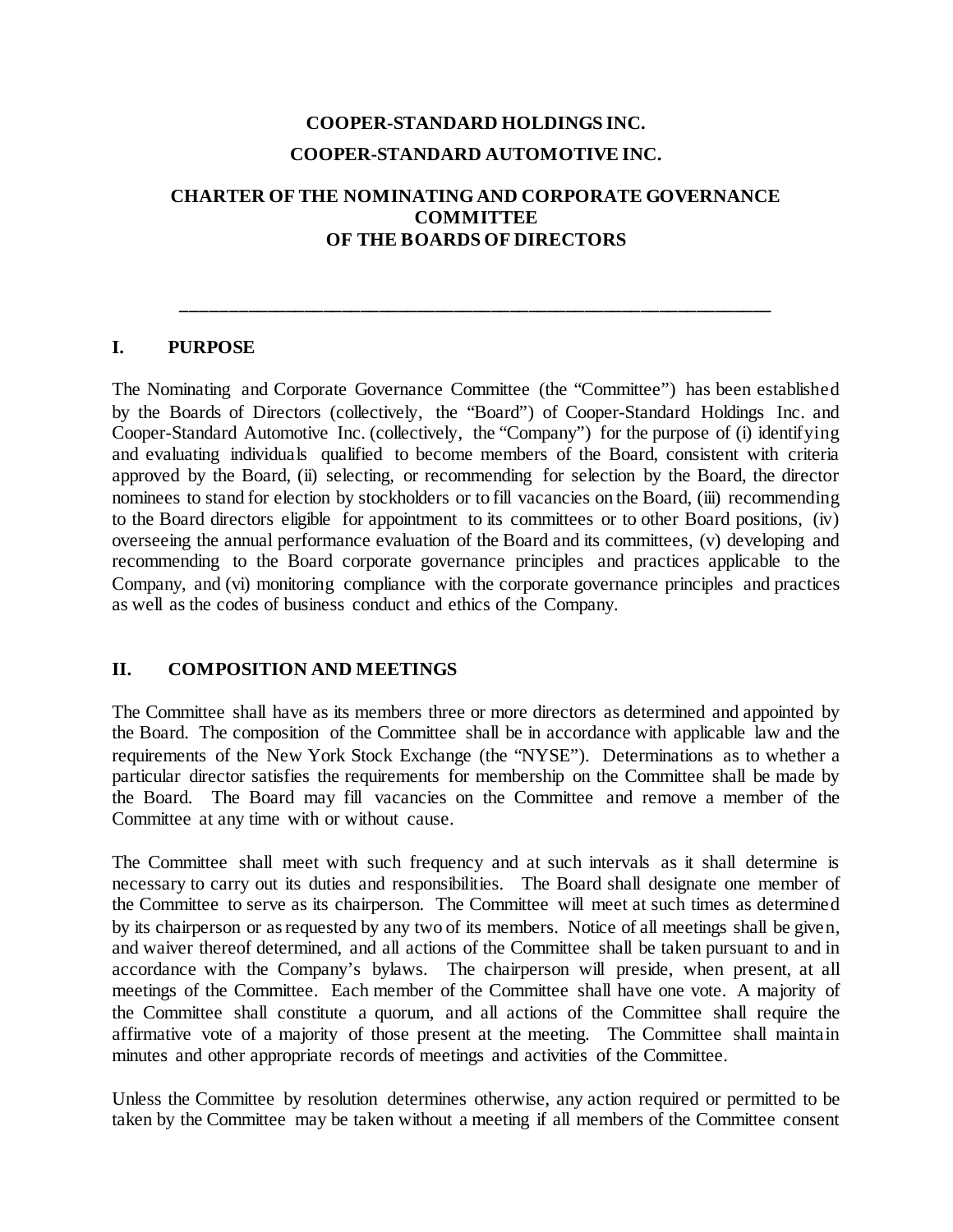thereto in writing. Members of the Committee may participate in a meeting through the use of conference telephone or similar communications equipment, and such participation shall constitute presence at such meetings. The Committee may request any officer or employee of the Company or the Company's professional advisers to attend any meeting of the Committee.

## **III. RESPONSIBILITIES AND AUTHORITY**

In furtherance of its purpose, the Committee is authorized and directed as follows:

## *Director Qualifications*

The Committee shall recommend to the Board the criteria and policies for consideration and selection of directors to the Board and the Board committees. In evaluating candidates for nomination to the Board or service on a committee, the Committee shall take into account the listing standards of the NYSE and any other applicable law, regulation or rule.

## *Director Recruitment, Nomination, Orientation and Education*

The Committee shall:

- assist in recruiting, identifying and interviewing candidates that the Committee believes are qualified to become Board members;
- shall consider any director candidates recommended by the Company's stockholders pursuant to the procedures described in the Company's proxy statement.
- select, or recommend for selection by the Board, the director nominees (i) to stand for election at each annual meeting of stockholders of the Company in which directors will be elected or (ii) to fill vacancies on the Board if and when they arise;
- recommend to the Board directors eligible for appointment to its committees or to other Board positions;
- ensure that the Board has the necessary skills and expertise on environmental, social, and governance ("ESG") matters relevant to the Company; and
- develop and oversee an orientation program for new directors and a continuing education program, which includes relevant ESG topics, for all directors.

## *Director Compensation*

The Committee shall review and recommend to the Board compensation of directors as well as review and make recommendations in connection with directors' and officers' indemnification and insurance matters.

#### *Board and Committee Structures and Evaluations*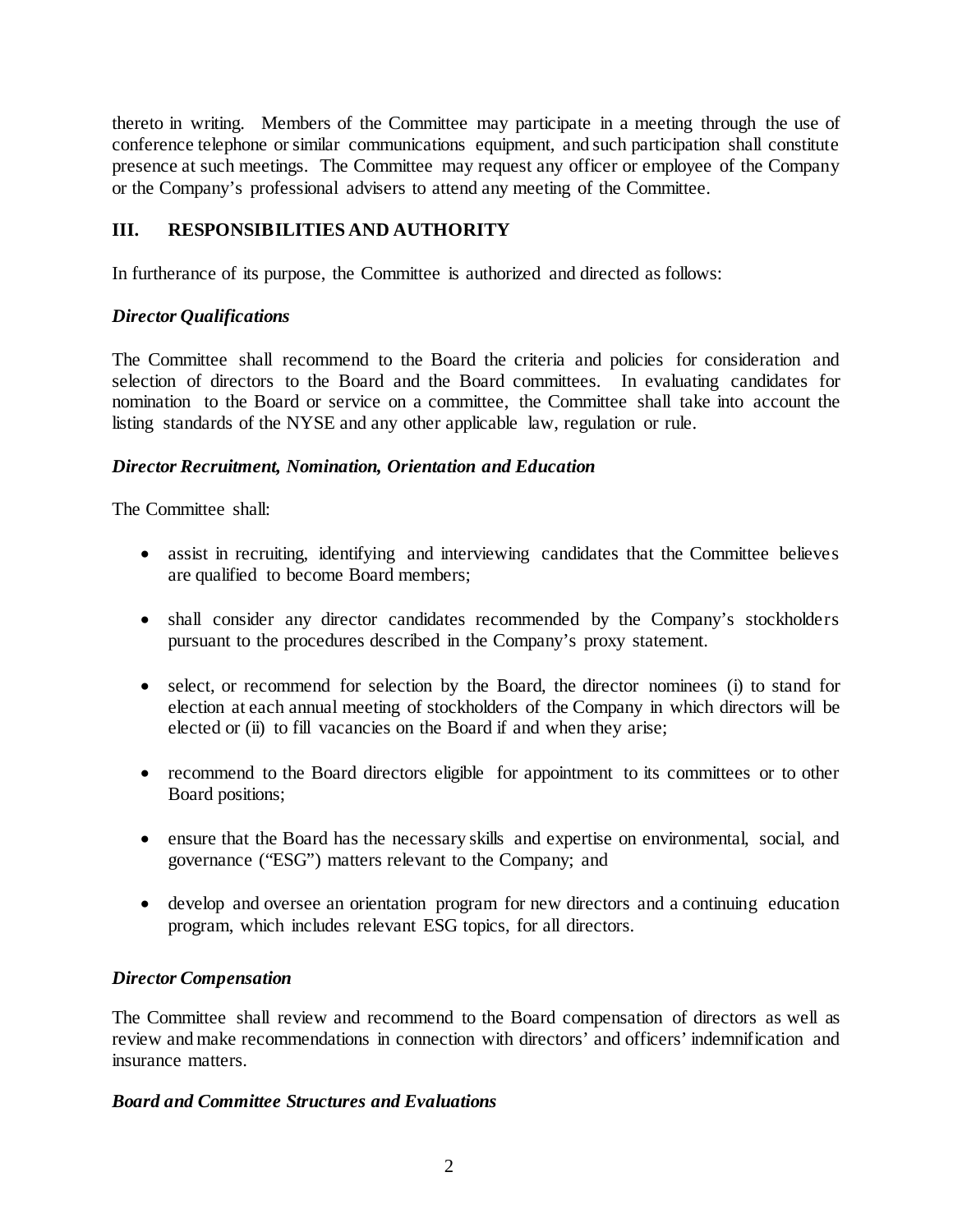#### The Committee shall:

- review and recommend policies with respect to the composition, organization and size of the Board and the Board committees;
- lead the Board through an annual self-evaluation process to determine whether it and its committees are functioning effectively and report the results of the self-evaluation process to the Board;
- conduct at least annually a review and evaluation of the performance of the Committee and its members, including a review of adherence to this charter; and
- review this charter from time to time for adequacy and recommend to the Board any changes it deems necessary or appropriate.

## *Governance Principles and Disclosures and Compliance Programs*

The Committee shall:

- develop and recommend to the Board a set of corporate governance principles and guidelines applicable to the Company which shall, in addition to addressing director qualification standards, responsibilities, orientation, education and evaluation in a manner consistent with the other provisions of this Charter, address: director access to management; management succession; and such other subjects as may be determined by the Board, required by NYSE rules or applicable law, or otherwise deemed necessary and appropriate by the Committee;
- review and discuss with management disclosure of the Company's corporate governance practices, including information regarding the operations of the Committee and other Board committees, director independence and the director nominations process, and to recommend that this disclosure be, included in the Company's proxy statement or annual report on Form 10-K, as applicable;
- monitor compliance with the Company's corporate governance principles and the codes of business conduct and ethics applicable to the Company and the directors;
- review and oversee the Company's legal compliance programs and investigate matters relating to management's integrity, including adherence to standards of business conduct established in the policies of the Company, to ensure the program meets all the necessary requirements for an effective compliance program;
- review and oversee the procedures for the receipt, retention and appropriate treatment of complaints received by the Company regarding alleged violations of applicable law or the Company's corporate governance principles or the codes of business conduct and ethics;